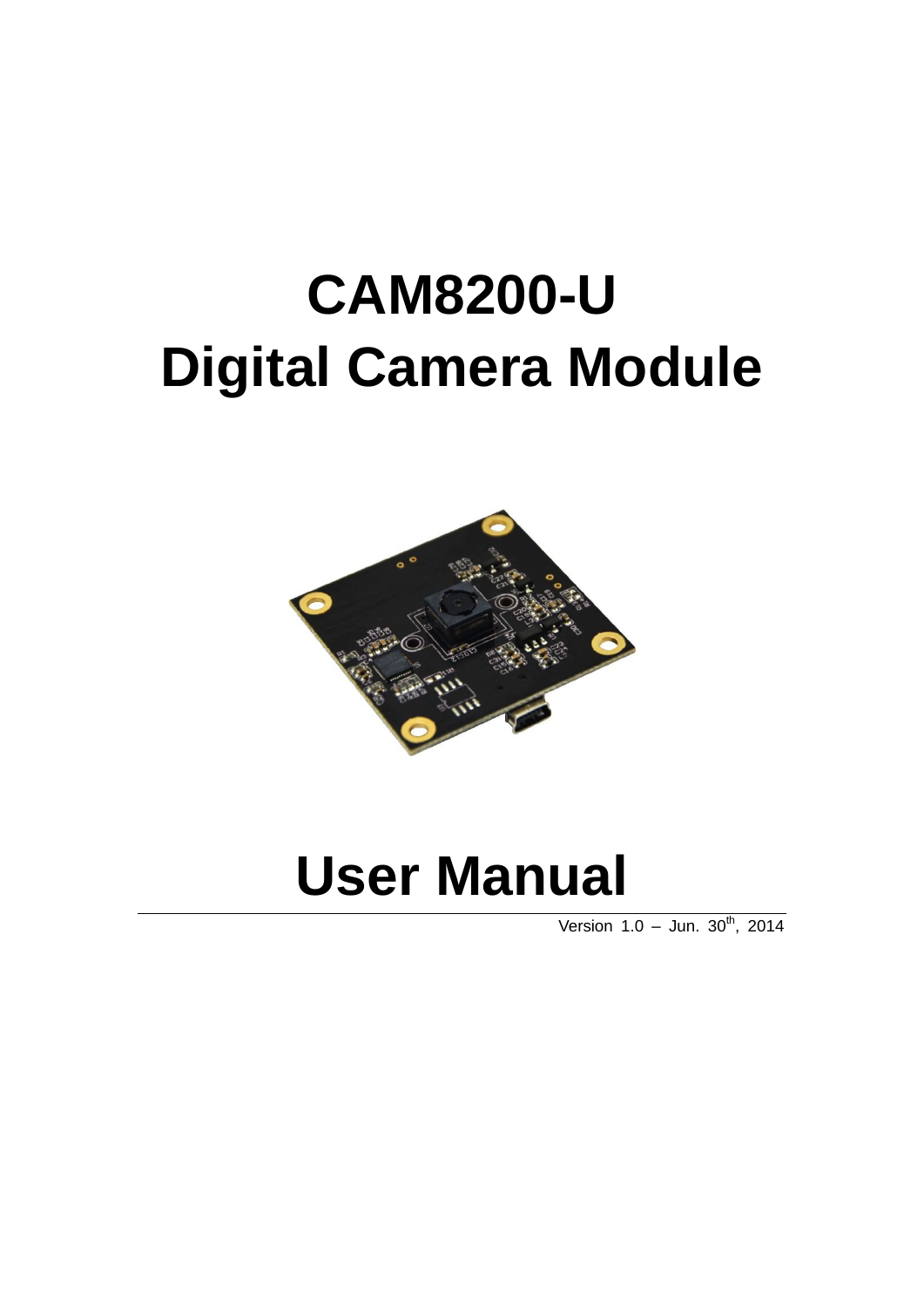## **Copyright Statement:**

- CAM8200-U and its related intellectual property are owned by Shenzhen Embest Technology Co., Ltd.
- Shenzhen Embest Technology has the copyright of this document and reserves all rights. Any part of the document should not be modified, distributed or duplicated in any approach and form without the written permission issued by Embest Technology Co., Ltd.

## **Disclaimer:**

 Shenzhen Embest Technology does not take warranty of any kind, either expressed or implied, as to the program source code, software and documents in the CD/DVD-ROMs provided along with the products, and including, but not limited to, warranties of fitness for a particular purpose; The entire risk as to the quality or performance of the program is with the user of products.

## **Revision History:**

| <b>Version</b> | Date      | <b>Description</b>      |
|----------------|-----------|-------------------------|
| -1.0           | 2014-6-30 | <b>Original Version</b> |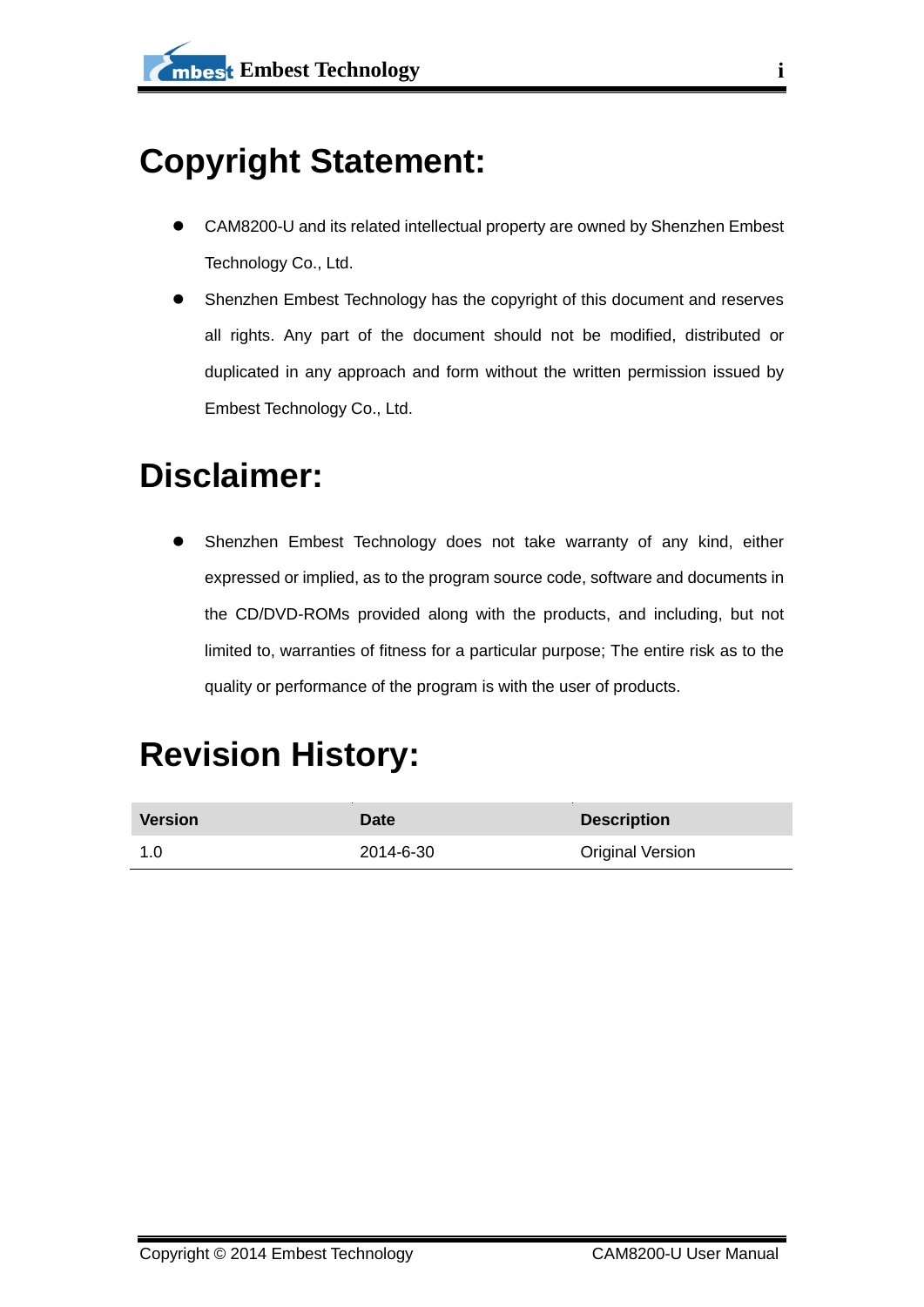## **Table of Contents**

| 3.2              |  |  |
|------------------|--|--|
| 3.3 <sub>2</sub> |  |  |
|                  |  |  |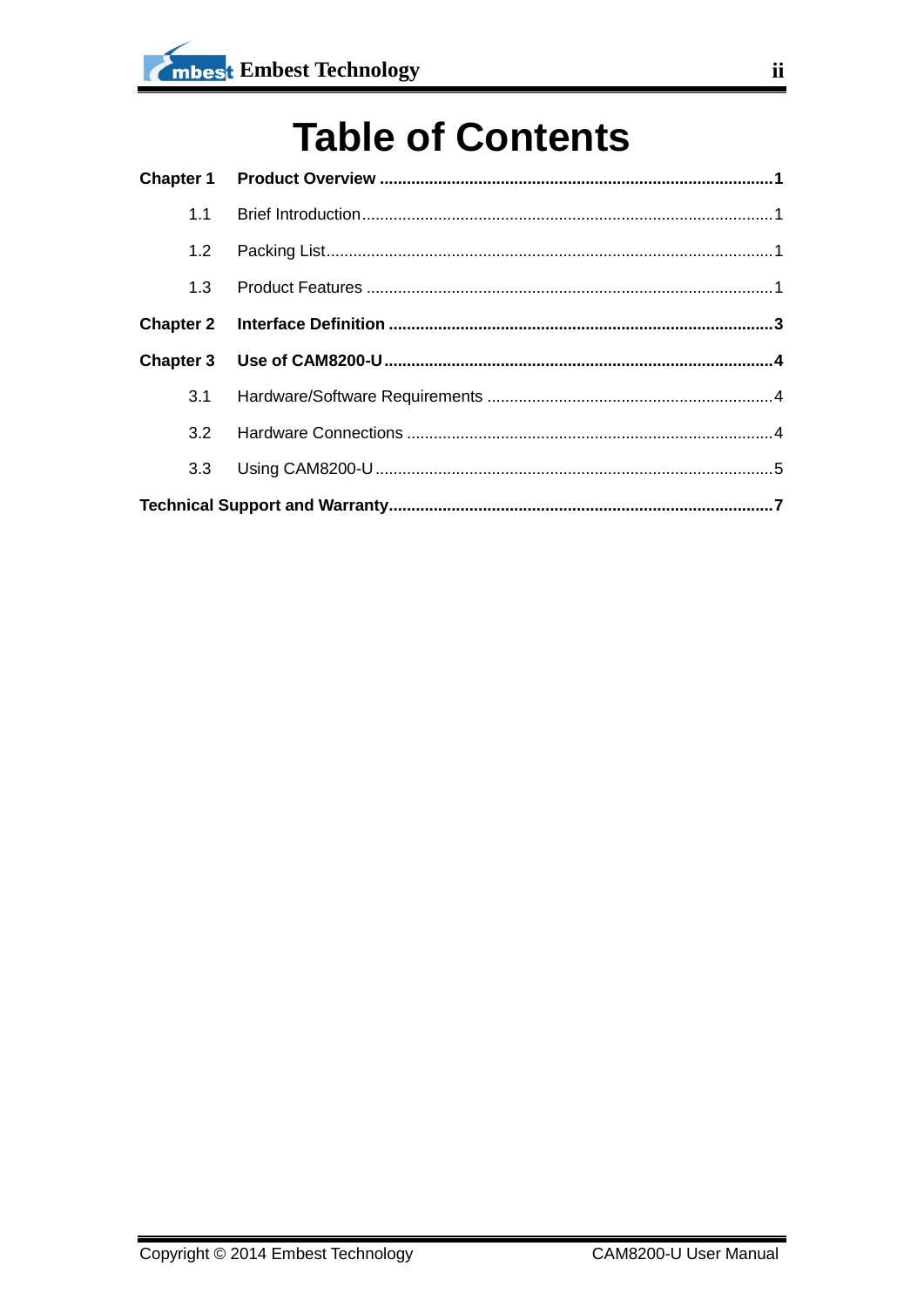## <span id="page-3-0"></span>**Chapter 1 Product Overview**

### <span id="page-3-1"></span>**1.1 Brief Introduction**

CAM8200-U is a new 5-megapixel USB camera module designed by Embest Technology and featured with automatic focus, white balance, exposure control and gain control. This module is currently compatible with the Freescale i.MX 6 processors-based evaluation boards of Embest: RIoTboard, MarS Board and SABRE Lite. It also can work with PCs installed with Windows 2000\Windows XP\Windows 7 system (the driver required will be installed automatically under Windows systems). CAM8200-U has an USB 2.0 OTG interface, connect to an evaluation board with a Mini USB cable for implementing the function of image capture.

### <span id="page-3-2"></span>**1.2 Packing List**

- CAM8200-U Module $\times$ 1
- Mini USB Cable $\times$ 1

### <span id="page-3-3"></span>**1.3 Product Features**

- Module Dimensions: 43mm×43mm×5.88mm
- Operating Temperature: -20 ℃ ~ 70 ℃
- Operating Temperature for Stable Imaging: 0 ℃ ~ 50 ℃
- Focus: Auto
- Object Distance: 30cm ~ ∞
- Resolution: 600LW/PH (Center)
- Interface: USB 2.0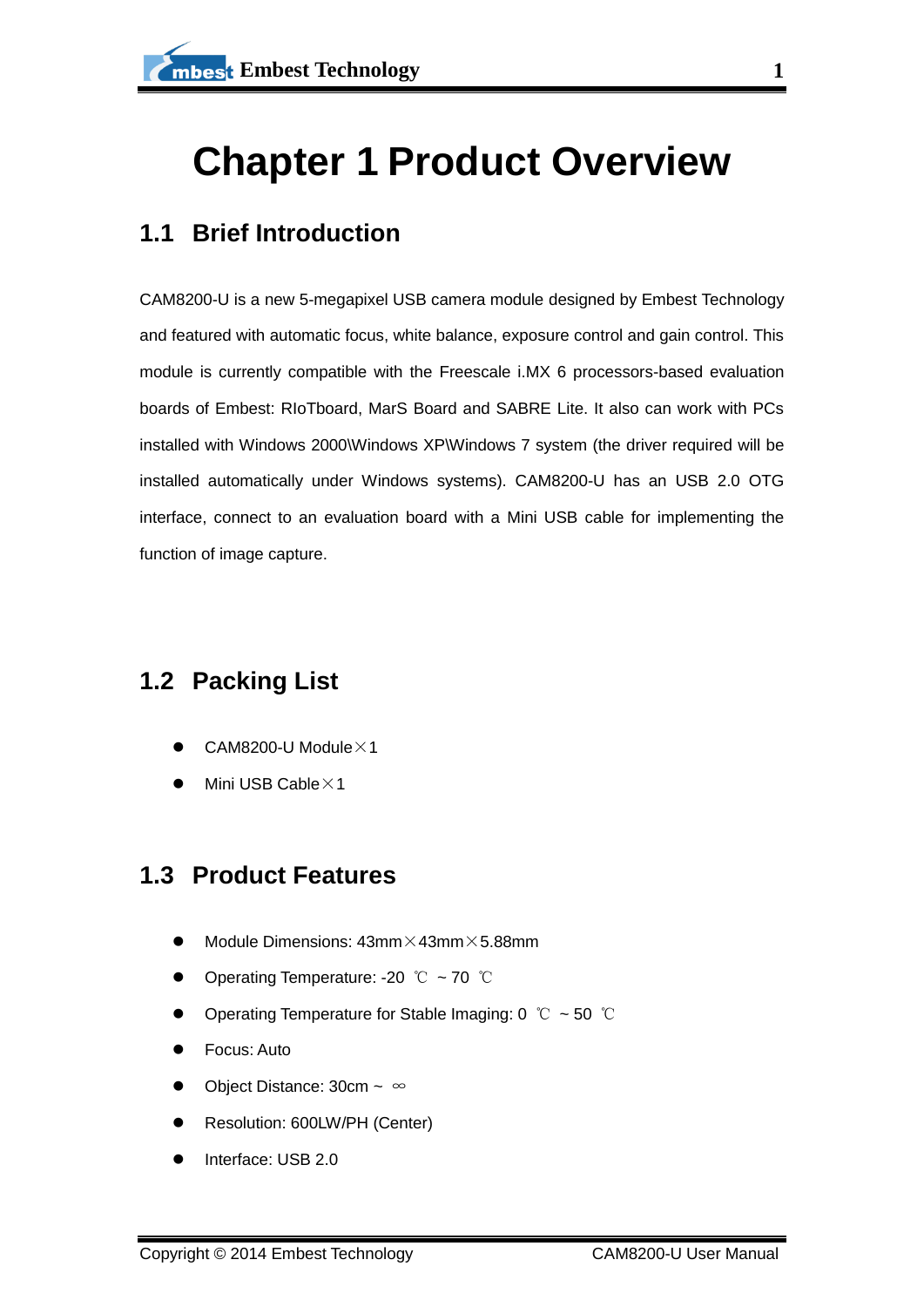- Power Consumption: 150mW (VGA), 200 mW (QSXGA)
- $\bullet$  Active Array Size: 2592 $\times$ 1944
- **•** Pixel Size:  $1.4 \mu m \times 1.4 \mu m$
- Max Image Transfer Rate: 15 fps (QSXGA)
- AGC/AEC/White Balance: Auto
- Compatible Boards: MarS Board, RIoTboard and SABRE Lite (can also work with a PC installed with Windows 2000\Windows XP\Windows 7)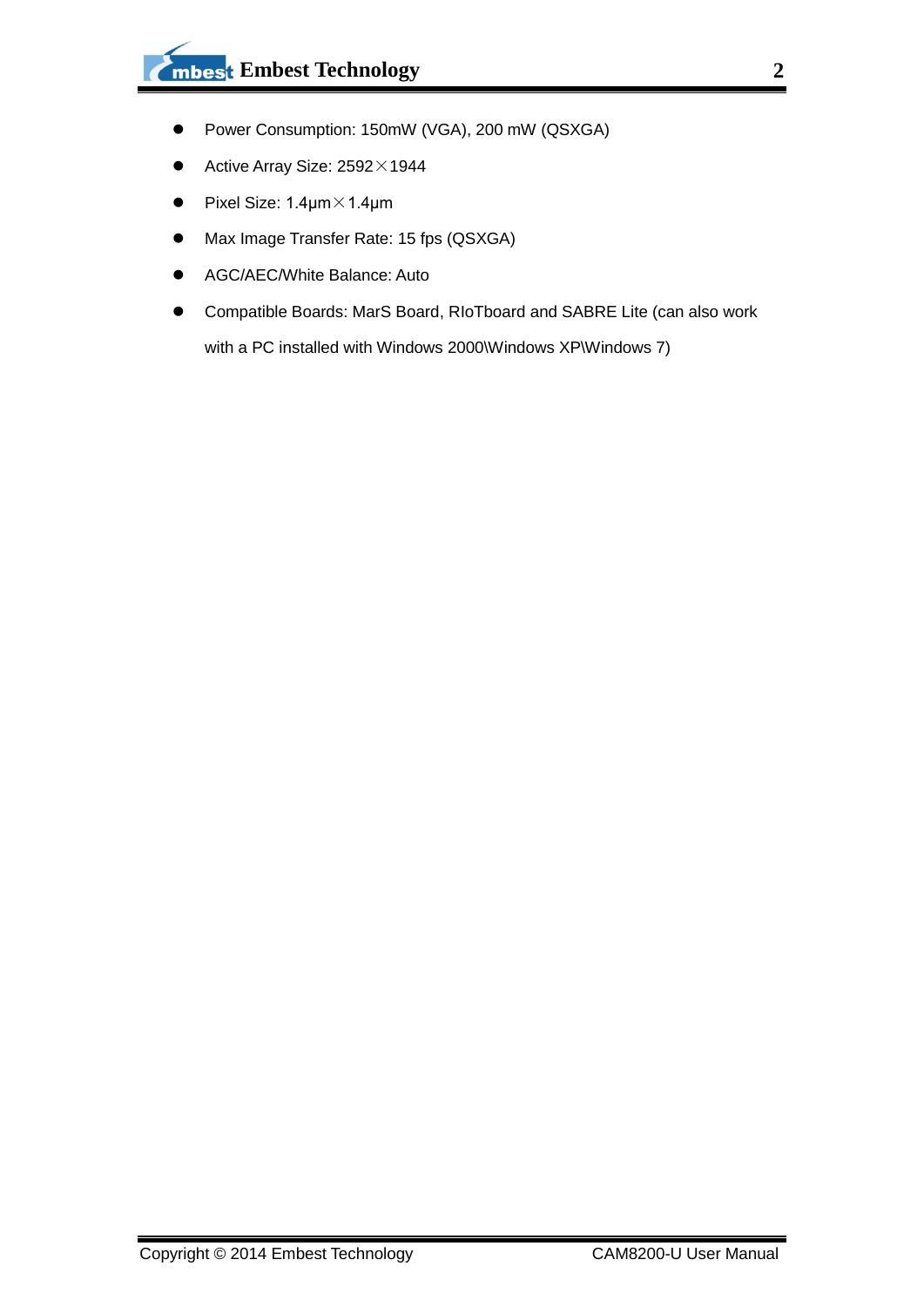## <span id="page-5-0"></span>**Chapter 2 Interface Definition**

This chapter lists the pin definitions of the OTG interfaces on CAM8200-U:

| Pin            | <b>Signal</b> | <b>Function</b>  |
|----------------|---------------|------------------|
|                | <b>VBUS</b>   | $+5V$            |
| $\overline{2}$ | <b>DN</b>     | <b>USB Data-</b> |
| 3              | DP            | USB Data+        |
| 4              | ID            | USB ID           |
| 5              | <b>GND</b>    | <b>GND</b>       |

#### **Table 2-1** USB 2.0 Interface



**Figure 2-1**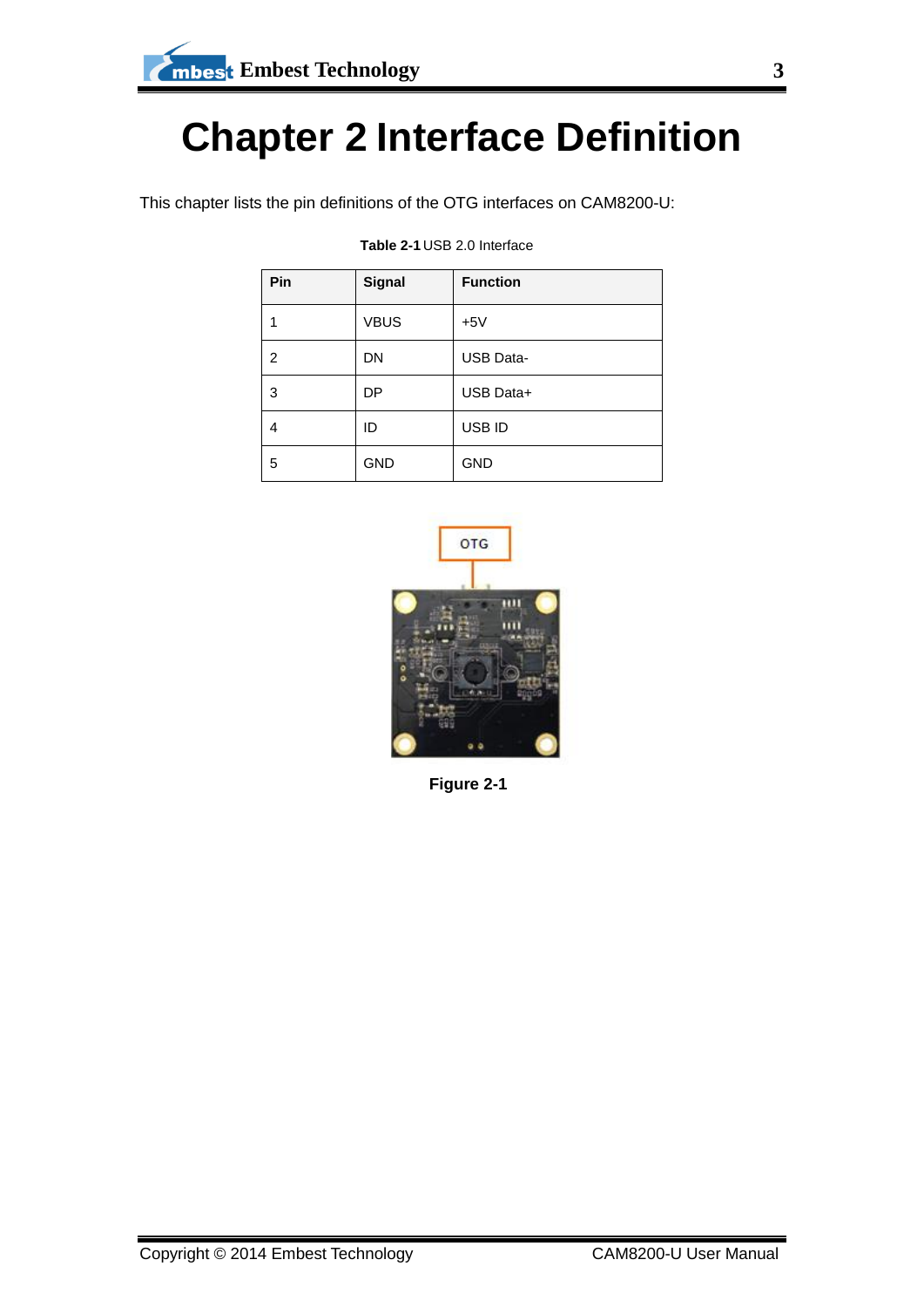## <span id="page-6-0"></span>**Chapter 3 Use of CAM8200-U**

This chapter contains the lists of hardware and software that are required to allow CAM8200-U function properly, an illustration that shows hardware connections, and operations under Android to activate CAM8200-U camera module.

### <span id="page-6-1"></span>**3.1 Hardware/Software Requirements**

- **1**) Hardware Requirements;
	- An evaluation board installed with Android system (RIoTboard/MarS Board/SABRE Lite)
	- A CAM8200-U camera module
	- A Mini USB **Cable**
	- A TF card (optional)
	- A 5V power adapter
	- A display device (HDMI monitors or LCD8000-97C/LCD8000-43T/LCD8000-70T display modules /VGA8000 conversion module)
- **2**) Software Requirements;
	- OS: Android

#### **Note:**

CAM8200-U can only work under Android systems temporarily.

### <span id="page-6-2"></span>**3.2 Hardware Connections**

As shown in the following image, please use the Mini USB cable to connect CAM8200-U camera module to the USB interface of an evaluation board (RIoTboard is taken as an example here), then connect a display device (LCD8000-97C is used here) and a power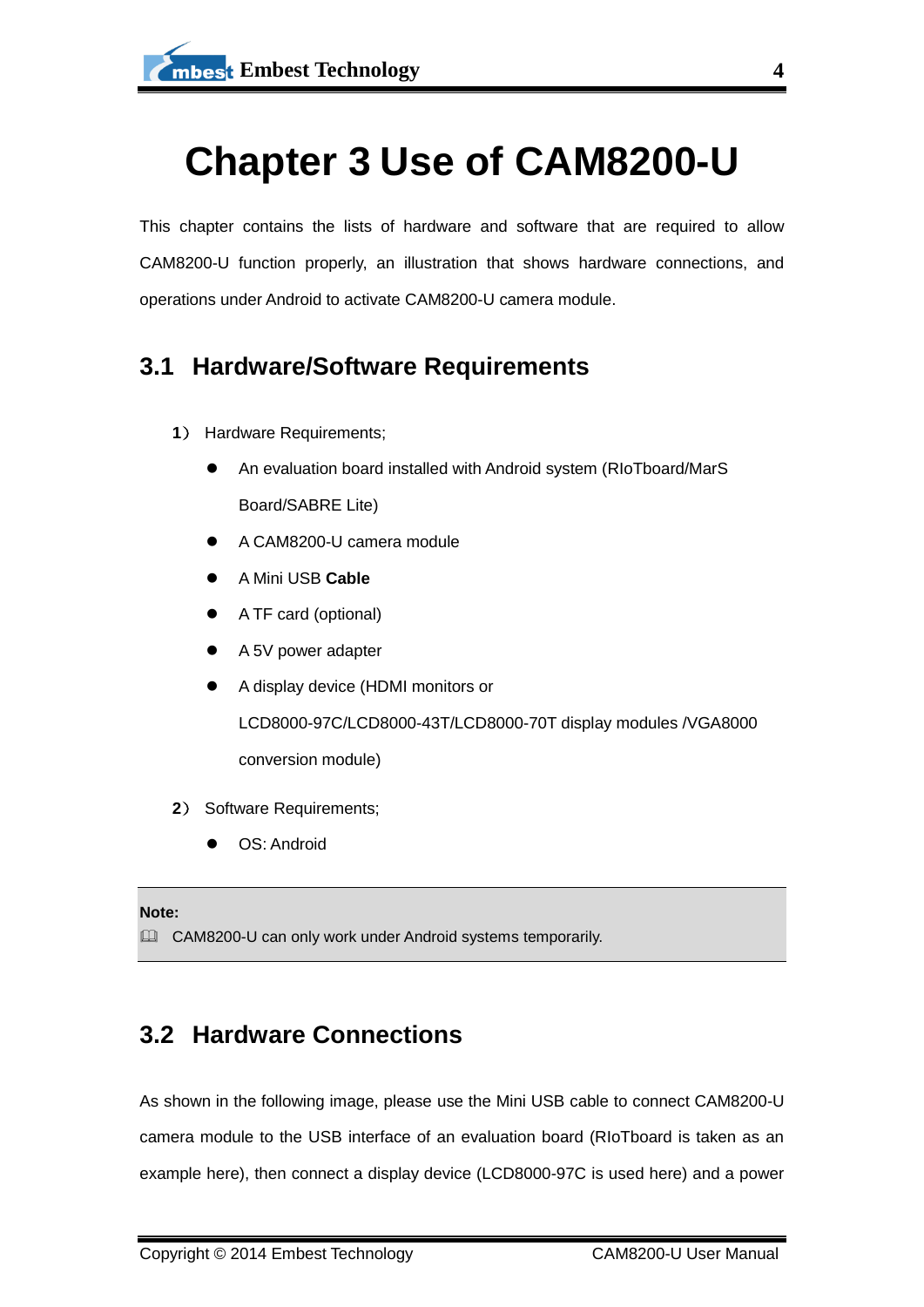



**Figure 3-1** Hardware Connections

### <span id="page-7-0"></span>**3.3 Using CAM8200-U**

**1**) After Android system boots up, use your finger to touch the icon at the bottom of Android home interface as shown blow to enter application list.



**Figure 3-2** Android Home Interface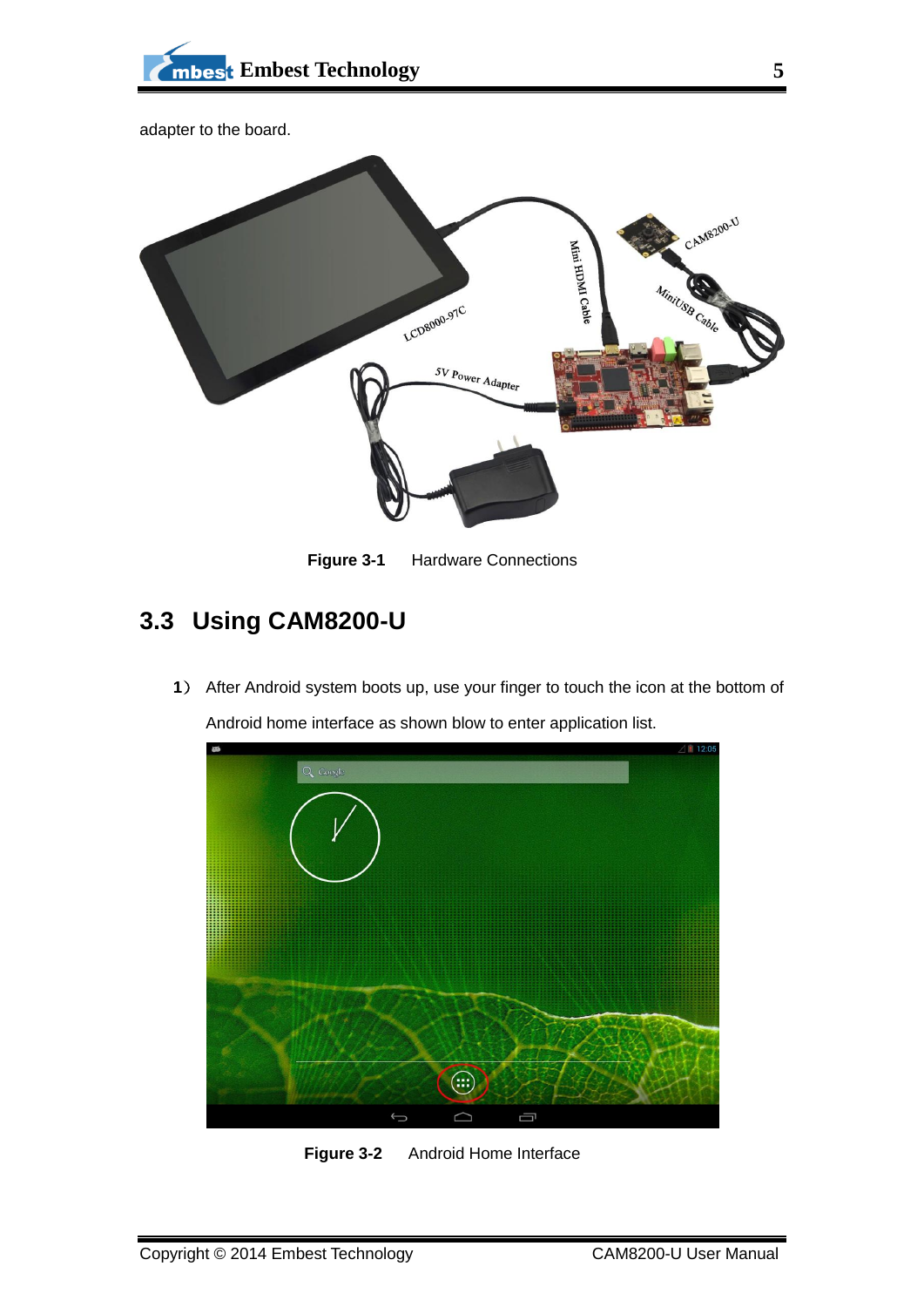**2**) Touch the Camera icon in the application list as shown below; The images captured by the camera module will be displayed on your screen.



**Figure 3-3** Run Camera Application

#### **Note:**

 Taking pictures at a resolution of 2 megapixels or higher with CAM8200-U is temporarily not supported when working under Android 4.3,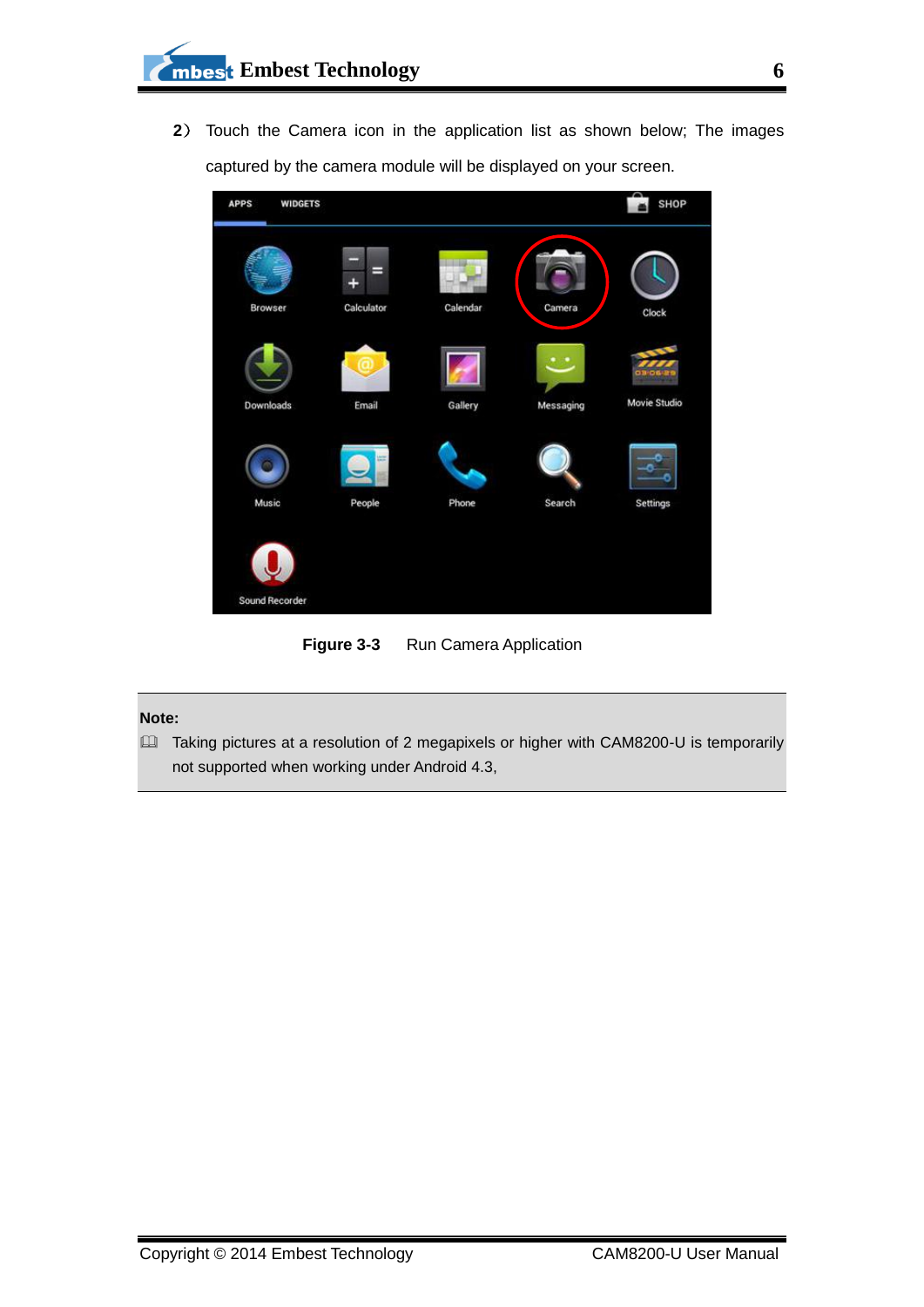## <span id="page-9-0"></span>**Technical Support and Warranty**

### **Technical Support**



Embest Technology provides its product with one-year free technical support including:

- Providing software and hardware resources related to the embedded products of Embest Technology;
- Helping customers properly compile and run the source code provided by Embest Technology;
- Providing technical support service if the embedded hardware products do not function properly under the circumstances that customers operate according to the instructions in the documents provided by Embest Technology;
- Helping customers troubleshoot the products.

The following conditions will not be covered by our technical support service. We will take appropriate measures accordingly:

- Customers encounter issues related to software or hardware during their development process;
- Customers encounter issues caused by any unauthorized alter to the embedded operating system;
- Customers encounter issues related to their own applications;
- Customers encounter issues caused by any unauthorized alter to the source code provided by Embest Technology;

## **Warranty Conditions**

**1**) 12-month free warranty on the PCB under normal conditions of use since the sales of the product;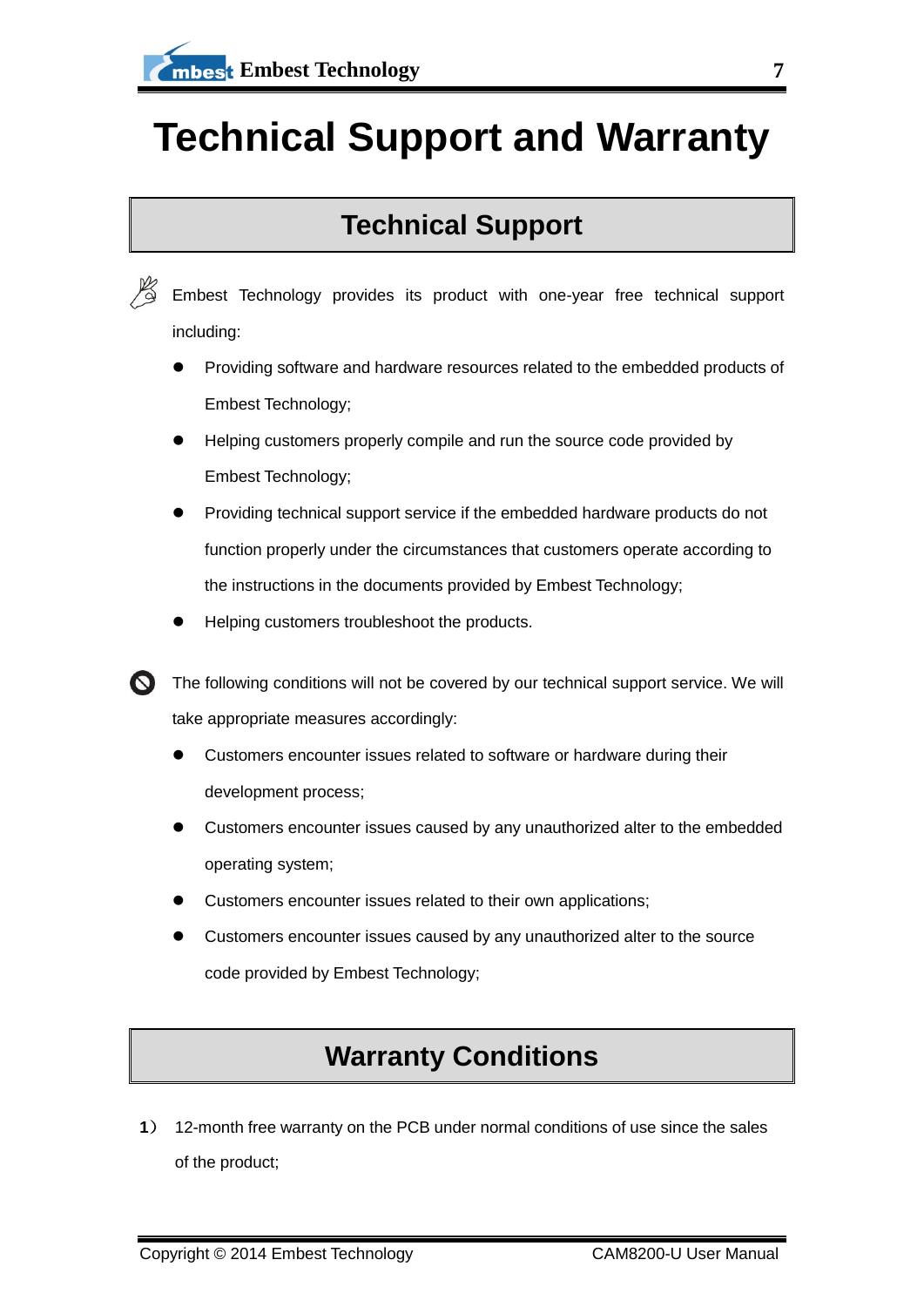- **2**) The following conditions are not covered by free services; Embest Technology will charge accordingly:
	- Customers fail to provide valid purchase vouchers or the product identification tag is damaged, unreadable, altered or inconsistent with the products.
	- Products are damaged caused by operations inconsistent with the user manual;
	- Products are damaged in appearance or function caused by natural disasters (flood, fire, earthquake, lightning strike or typhoon) or natural aging of components or other force majeure;
	- Products are damaged in appearance or function caused by power failure, external forces, water, animals or foreign materials;
	- Products malfunction caused by disassembly or alter of components by customers or, products disassembled or repaired by persons or organizations unauthorized by Embest Technology, or altered in factory specifications, or configured or expanded with the components that are not provided or recognized by Embest Technology and the resulted damage in appearance or function;
	- Product failures caused by the software or system installed by customers or inappropriate settings of software or computer viruses;
	- Products purchased from unauthorized sales;
	- Warranty (including verbal and written) that is not made by Embest Technology and not included in the scope of our warranty should be fulfilled by the party who committed. Embest Technology has no any responsibility;
- **3**) Within the period of warranty, the freight for sending products from customers to Embest Technology should be paid by customers; the freight from Embest to customers should be paid by us. The freight in any direction occurs after warranty period should be paid by customers.
- **4**) Please contact technical support if there is any repair request.

#### **Note:**

Embest Technology will not take any responsibility on the products sent back without the permission of the company.

### **Contact Information**